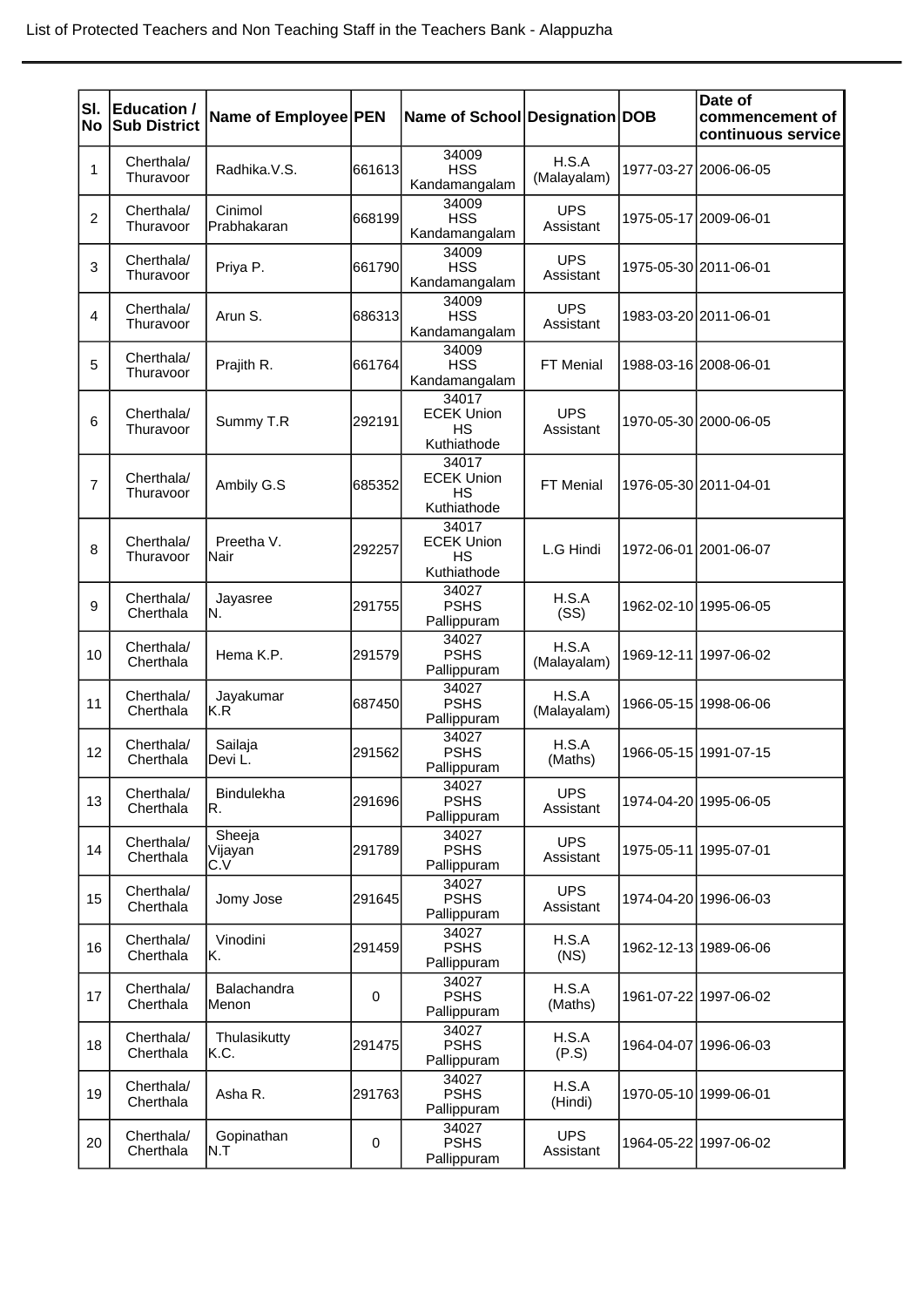| SI.<br>No | Education /<br><b>Sub District</b> | Name of Employee PEN |             | Name of School Designation DOB             |                         |                       | Date of<br>commencement of<br>continuous service |
|-----------|------------------------------------|----------------------|-------------|--------------------------------------------|-------------------------|-----------------------|--------------------------------------------------|
| 21        | Cherthala/<br>Cherthala            | Sindhu C.            | $\mathbf 0$ | 34027<br><b>PSHS</b><br>Pallippuram        | <b>UPS</b><br>Assistant |                       | 1973-01-25 1996-08-22                            |
| 22        | Cherthala/<br>Cherthala            | Jayasree<br>D.       | 291573      | 34027<br><b>PSHS</b><br>Pallippuram        | <b>UPS</b><br>Assistant |                       | 1972-05-20 1996-06-03                            |
| 23        | Cherthala/<br>Cherthala            | James<br>Kutty K.J.  | 291729      | 34027<br><b>PSHS</b><br>Pallippuram        | <b>UPS</b><br>Assistant |                       | 1969-01-06 1996-06-03                            |
| 24        | Cherthala/<br>Cherthala            | Rajimol<br>K.V.      | 291798      | 34027<br><b>PSHS</b><br>Pallippuram        | C.R.C<br>Co-Ordinator   |                       | 1974-05-12 1995-07-01                            |
| 25        | Cherthala/<br>Cherthala            | Jaya P               | 734435      | 34027<br><b>PSHS</b><br>Pallippuram        | C.R.C<br>Co-Ordinator   |                       | 1967-04-06 2000-06-05                            |
| 26        | Cherthala/<br>Thuravoor            | Balakrishnan<br>V.   | 249566      | 34028<br>TD HSS<br>Thuravoor               | H.S.A<br>(Hindi)        |                       | 1972-05-08 2002-07-01                            |
| 27        | Cherthala/<br>Cherthala            | Soniamma<br>Mathew   | 597879      | 34030<br>St<br>Michel's<br><b>HS Kavil</b> | L.G Hindi               | 1970-05-20 2011-06-01 |                                                  |
| 28        | Cherthala/<br>Thuravoor            | Jeeji.K.R            | 156771      | 34034<br><b>SNHSS</b><br>Sreekandeswram    | H.S.A<br>(Maths)        |                       | 1962-07-10 2004-06-01                            |
| 29        | Cherthala/<br>Thuravoor            | Seema.D              | 666416      | 34037<br>St.Raphael's<br>H S<br>Ezhupunna  | L.G Hindi               |                       | 1974-05-11 2011-06-11                            |
| 30        | Cherthala/<br>Thuravoor            | Abhilash<br>M.R      | 284435      | 34041<br><b>SCS HS</b><br>Valamangalam     | H.S.A<br>(Malayalam)    |                       | 1982-05-30 2007-07-02                            |
| 31        | Cherthala/<br>Thuravoor            | Sreeresmi<br>B.S     | 284845      | 34041<br><b>SCS HS</b><br>Valamangalam     | L.G Hindi               |                       | 1982-05-28 2006-06-05                            |
| 32        | Cherthala/<br>Thuravoor            | Ajith K.B            | 611729      | 34041<br><b>SCS HS</b><br>Valamangalam     | FT Menial               |                       | 1976-04-30 2010-06-10                            |
| 33        | Cherthala/<br>Cherthala            | Jayasree<br>S.       | 526132      | 34221<br><b>SNV LPS</b><br>Charamangalam   | <b>LPS</b><br>Assistant |                       | 1976-05-20 1997-02-06                            |
| 34        | Cherthala/<br>Cherthala            | Sreedevi<br>B.       | 526140      | 34221<br><b>SNV LPS</b><br>Charamangalam   | <b>LPS</b><br>Assistant |                       | 1973-03-20 1998-07-01                            |
| 35        | Cherthala/<br>Cherthala            | Saffiya<br>Beevi     | 516596      | 34251<br>PJ UPS<br>Kalavoor                | L.G Arabic              |                       | 1961-06-05 1981-07-15                            |
| 36        | Cherthala/<br>Cherthala            | Rajalekshmy<br>P.R   | 563151      | 34252<br>TM UPS<br>Maruthorvattom          | <b>UPS</b><br>Assistant |                       | 1966-05-21   1994-06-06                          |
| 37        | Cherthala/<br>Cherthala            | Rakhi.D.             | 563150      | 34252<br>TM UPS<br>Maruthorvattom          | <b>UPS</b><br>Assistant |                       | 1973-05-29 1993-07-15                            |
| 38        | Cherthala/<br>Cherthala            | Jayasree<br>S.       | 683484      | 34252<br>TM UPS<br>Maruthorvattom          | <b>UPS</b><br>Assistant |                       | 1966-05-15 1992-06-01                            |
| 39        | Alappuzha/<br>Alappuzha            | Sandhya R            | 632219      | 35003<br>SDVGH<br>S<br>Alappuzha           | L.G Hindi               |                       | 1975-04-20 2011-06-01                            |
| 40        | Alappuzha/<br>Alappuzha            | Hareesh N            | 590928      | 35003<br>SDVGH<br>S<br>Alappuzha           | FT Menial               |                       | 1982-04-10 2007-08-01                            |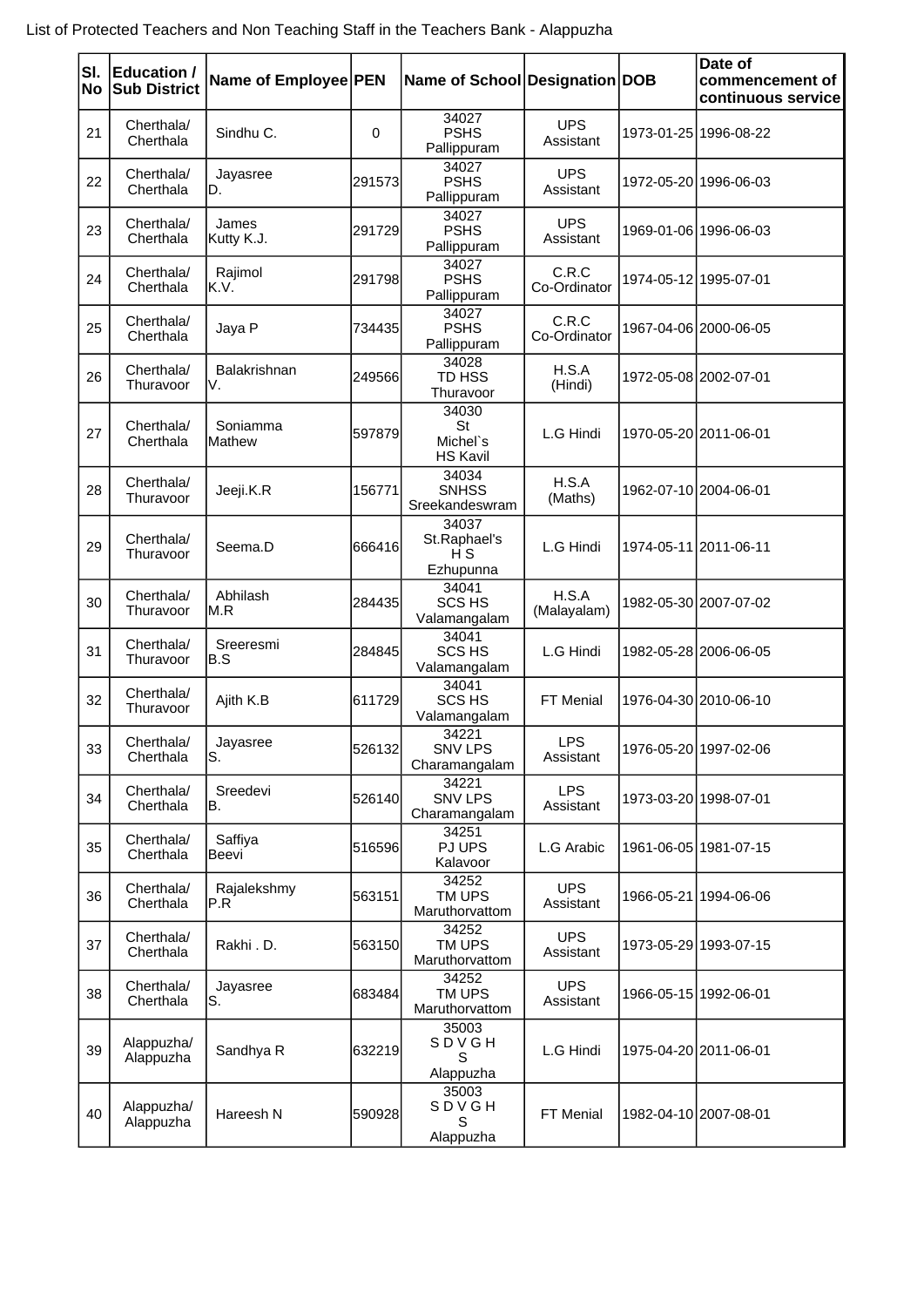| SI.<br>No | Education /<br><b>Sub District</b> | Name of Employee PEN |         | Name of School Designation DOB                     |                         | Date of<br>commencement of<br>continuous service |
|-----------|------------------------------------|----------------------|---------|----------------------------------------------------|-------------------------|--------------------------------------------------|
| 41        | Alappuzha/<br>Alappuzha            | Greeshma S           | 660722  | 35012<br>HSS<br>Aravukad                           | C.R.C<br>Co-Ordinator   | 1988-05-20 2013-06-03                            |
| 42        | Alappuzha/<br>Haripad              | Vidya B<br>Pillai    | 554063  | 35026<br>Naduvattom<br>V. H. S.<br>S.<br>Pallippad | H.S.A<br>(English)      | 1977-04-04 2008-06-02                            |
| 43        | Alappuzha/<br>Haripad              | Sobhanakumari<br>S   | 252113  | 35026<br>Naduvattom<br>V. H. S.<br>S.<br>Pallippad | L.G Hindi               | 1971-02-25 1999-07-23                            |
| 44        | Alappuzha/<br>Haripad              | Jyothi<br>Lekshmi M  | 748717  | 35026<br>Naduvattom<br>V. H. S.<br>S.<br>Pallippad | L.G Hindi               | 1974-05-30 2001-06-06                            |
| 45        | Alappuzha/<br>Haripad              | Suja S               | 7487201 | 35026<br>Naduvattom<br>V. H. S.<br>S.<br>Pallippad | H.S.A<br>(Malayalam)    | 1968-05-17 2001-06-10                            |
| 46        | Alappuzha/<br>Haripad              | Sreelatha<br>R       | 256325  | 35035<br>S. N. D.<br>P. H. S.<br>Mahadevikad       | H.S.A<br>(P.S)          | 1968-05-25 1992-06-01                            |
| 47        | Alappuzha/<br>Haripad              | Sreeja V.K           | 256507  | 35035<br>S. N. D.<br>P. H. S.<br>Mahadevikad       | H.S.A<br>(Maths)        | 1974-05-20 1997-06-02                            |
| 48        | Alappuzha/<br>Haripad              | Biju M               | 256363  | 35035<br>S. N. D.<br>P. H. S.<br>Mahadevikad       | H.S.A<br>(Maths)        | 1969-05-25 1999-06-01                            |
| 49        | Alappuzha/<br>Haripad              | Salija K             | 256230  | 35035<br>S. N. D.<br>P. H. S.<br>Mahadevikad       | H.S.A<br>(Hindi)        | 1976-03-28 2001-06-20                            |
| 50        | Alappuzha/<br>Haripad              | Babu G               | 256429  | 35035<br>S. N. D.<br>P. H. S.<br>Mahadevikad       | H.S.A<br>(Malayalam)    | 1972-04-10 1998-06-01                            |
| 51        | Alappuzha/<br>Haripad              | Shara M.P            | 256667  | 35035<br>S. N. D.<br>P. H. S.<br>Mahadevikad       | H.S.A<br>(Malayalam)    | 1971-05-04 2003-07-01                            |
| 52        | Alappuzha/<br>Haripad              | Sheela R             | 256615  | 35035<br>S. N. D.<br>P. H. S.<br>Mahadevikad       | H.S.A<br>(NS)           | 1965-04-29 1990-06-04                            |
| 53        | Alappuzha/<br>Haripad              | Rakhi S              | 256457  | 35035<br>S. N. D.<br>P. H. S.<br>Mahadevikad       | H.S.A<br>(English)      | 1972-08-03 2003-08-06                            |
| 54        | Alappuzha/<br>Haripad              | Roopalatha<br>O.B    | 256442  | 35035<br>S. N. D.<br>P. H. S.<br>Mahadevikad       | C.R.C<br>Co-Ordinator   | 1974-06-01 2004-08-16                            |
| 55        | Alappuzha/<br>Haripad              | Rajendran<br>ls      | 256655  | 35035<br>S. N. D.<br>P. H. S.<br>Mahadevikad       | <b>UPS</b><br>Assistant | 1968-05-20 1995-05-06                            |
| 56        | Alappuzha/<br>Haripad              | Rekha S              | 256338  | 35035<br>S. N. D.<br>P. H. S.<br>Mahadevikad       | <b>UPS</b><br>Assistant | 1974-05-17 1998-07-03                            |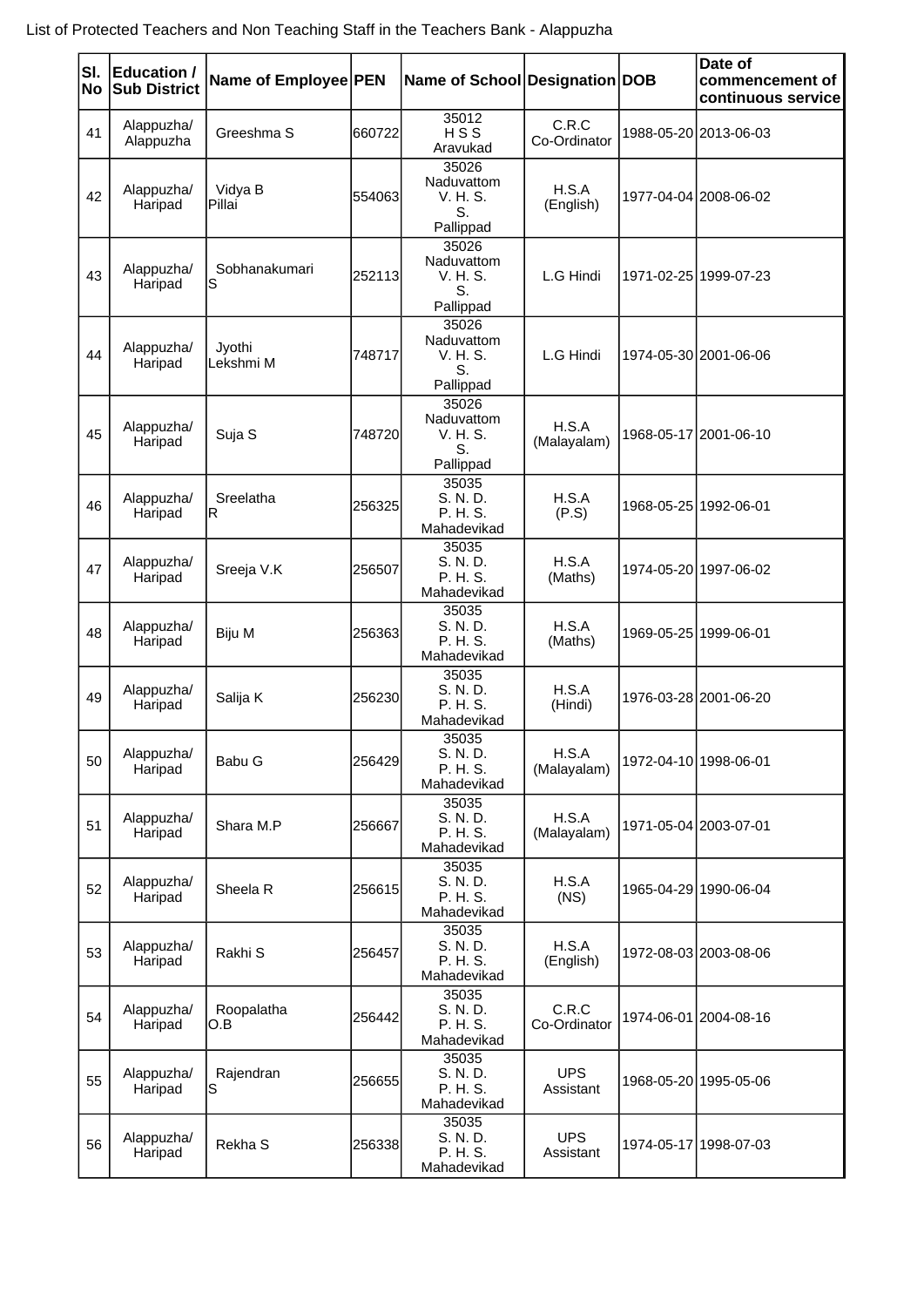| SI.<br><b>No</b> | <b>Education /</b><br><b>Sub District</b> | Name of Employee PEN   |        | Name of School Designation DOB                |                         |                       | Date of<br>commencement of<br>continuous service |
|------------------|-------------------------------------------|------------------------|--------|-----------------------------------------------|-------------------------|-----------------------|--------------------------------------------------|
| 57               | Alappuzha/<br>Haripad                     | Rani P                 | 256413 | 35035<br>S. N. D.<br>P. H. S.<br>Mahadevikad  | <b>UPS</b><br>Assistant |                       | 1975-05-31 2003-07-25                            |
| 58               | Alappuzha/<br>Haripad                     | Leenakumari<br>S       | 256333 | 35035<br>S. N. D.<br>P. H. S.<br>Mahadevikad  | L.G Hindi               |                       | 1967-05-10 1996-06-03                            |
| 59               | Alappuzha/<br>Haripad                     | Githy<br>Bhanu R       | 591001 | 35035<br>S. N. D.<br>P. H. S.<br>Mahadevikad  | <b>UPS</b><br>Assistant |                       | 1975-02-03 2004-07-09                            |
| 60               | Alappuzha/<br>Haripad                     | Udayakumari<br>S       | 256273 | 35035<br>S. N. D.<br>P. H. S.<br>Mahadevikad  | <b>LPS</b><br>Assistant |                       | 1971-10-04 1992-07-10                            |
| 61               | Alappuzha/<br>Haripad                     | <b>Bindhu S</b>        | 256548 | 35035<br>S. N. D.<br>P. H. S.<br>Mahadevikad  | <b>LPS</b><br>Assistant |                       | 1968-07-04 1996-06-03                            |
| 62               | Alappuzha/<br>Haripad                     | Ashok Baby             | 510004 | 35035<br>S. N. D.<br>P. H. S.<br>Mahadevikad  | FT Menial               |                       | 1974-01-05 2008-05-02                            |
| 63               | Alappuzha/<br>Haripad                     | Girija.I               | 248358 | 35044<br>V. H. S.<br>S.<br>Muthukulam         | H.S.A<br>(Maths)        |                       | 1970-05-31 2000-06-05                            |
| 64               | Alappuzha/<br>Haripad                     | Jyothy J               | 248343 | 35044<br>V. H. S.<br>S.<br>Muthukulam         | H.S.A<br>(SS)           | 1971-04-26 1998-06-01 |                                                  |
| 65               | Alappuzha/<br>Haripad                     | Sreekala.<br>S         | 248586 | 35044<br>V. H. S.<br>S.<br>Muthukulam         | H.S.A<br>(Hindi)        |                       | 1970-05-28 1998-06-17                            |
| 66               | Alappuzha/<br>Haripad                     | Sreeletha<br>T.S       | 735552 | 35044<br>V. H. S.<br>S.<br>Muthukulam         | H.S.A<br>(Hindi)        |                       | 1976-04-15 2003-06-02                            |
| 67               | Alappuzha/<br>Haripad                     | Sreeja<br>Ramakrishnan | 248477 | 35044<br>V. H. S.<br>S.<br>Muthukulam         | H.S.A<br>(Malayalam)    |                       | 1974-01-30 2003-06-02                            |
| 68               | Alappuzha/<br>Haripad                     | Ajitha R               | 248641 | 35044<br>V. H. S.<br>S.<br>Muthukulam         | H.S.A<br>(Maths)        |                       | 1967-05-15 1998-06-01                            |
| 69               | Alappuzha/<br>Haripad                     | Somy R                 | 248640 | 35044<br>V. H. S.<br>S.<br>Muthukulam         | H.S.A<br>(NS)           |                       | 1968-02-21 1998-06-01                            |
| 70               | Alappuzha/<br>Haripad                     | Jayasree K             | 248446 | 35044<br>V. H. S.<br>S.<br>Muthukulam         | H.S.A<br>(NS)           |                       | 1967-05-25 1994-06-06                            |
| 71               | Alappuzha/<br>Haripad                     | Regha M<br>Nair        | 247467 | 35045<br>K. V. Skt.<br>H. S. S.<br>Muthukulam | H.S.A<br>(SS)           |                       | 1972-03-21 2003-07-21                            |
| 72               | Alappuzha/<br>Haripad                     | Girija<br>Devi K       | 247627 | 35045<br>K. V. Skt.<br>H. S. S.<br>Muthukulam | H.S.A<br>(Maths)        |                       | 1973-03-17 2002-07-03                            |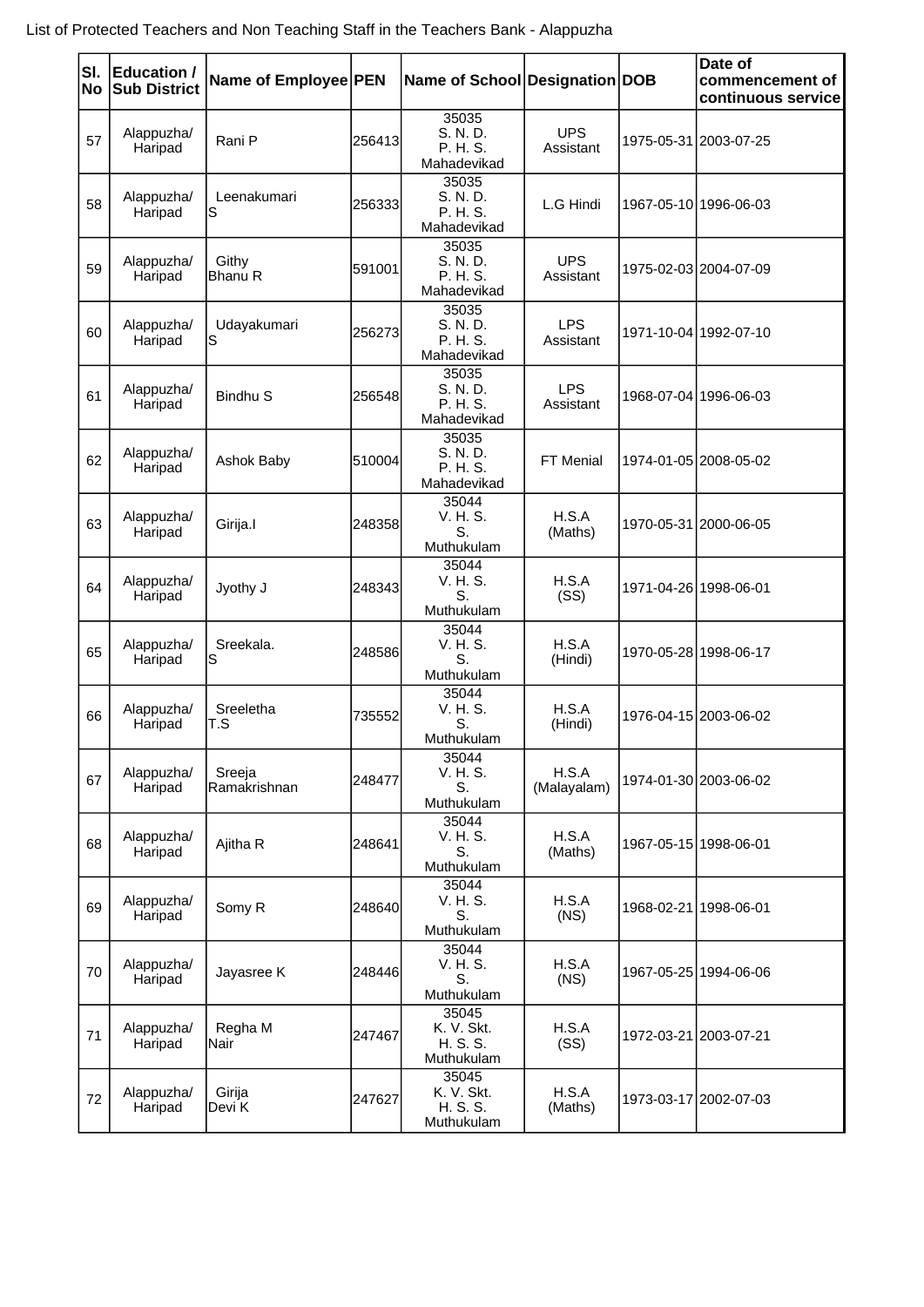| SI.<br>No | Education /<br><b>Sub District</b> | Name of Employee PEN       |        | Name of School Designation DOB                |                         |                       | Date of<br>commencement of<br>continuous service |
|-----------|------------------------------------|----------------------------|--------|-----------------------------------------------|-------------------------|-----------------------|--------------------------------------------------|
| 73        | Alappuzha/<br>Haripad              | Rahul N                    | 247585 | 35045<br>K. V. Skt.<br>H. S. S.<br>Muthukulam | H.S.A<br>(English)      |                       | 1979-11-12 2006-06-05                            |
| 74        | Alappuzha/<br>Alappuzha            | Sajini R                   | 248934 | 35050<br>HSS<br>Thiruvampady                  | H.S.A<br>(Maths)        |                       | 1975-05-16 2006-02-02                            |
| 75        | Alappuzha/<br>Alappuzha            | Vinod.M.N                  | 562693 | 35050<br>HSS<br>Thiruvampady                  | H.S.A<br>(SS)           | 1979-06-01 2011-06-01 |                                                  |
| 76        | Alappuzha/<br>Alappuzha            | Neelima<br>Jayakrishnan    | 690860 | 35050<br>HSS<br>Thiruvampady                  | H.S.A<br>(English)      |                       | 1988-02-07 2011-06-20                            |
| 77        | Alappuzha/<br>Ambalappuzha Nair    | Remya B                    | 652061 | 35054<br>M. K. A.<br>M. H. S.<br>Pallana      | H.S.A<br>(Hindi)        |                       | 1981-05-31 2006-06-01                            |
| 78        | Alappuzha/<br>Ambalappuzha V.R     | Deepthy                    | 652088 | 35054<br>M. K. A.<br>M. H. S.<br>Pallana      | H.S.A<br>(SS)           |                       | 1982-05-26 2010-06-01                            |
| 79        | Alappuzha/<br>Ambalappuzha Sukesan | Reshma                     | 652092 | 35054<br>M. K. A.<br>M. H. S.<br>Pallana      | H.S.A<br>(NS)           |                       | 1980-03-30 2011-06-01                            |
| 80        | Alappuzha/<br>Ambalappuzha         | Shaji R                    | 652093 | 35054<br>M. K. A.<br>M. H. S.<br>Pallana      | FT Menial               |                       | 1982-01-13 2007-06-01                            |
| 81        | Alappuzha/<br>Alappuzha            | Naseera M                  | 522922 | 35215<br>Y.M.M.A. L<br>P S<br>Alappuzha       | L.G Arabic              |                       | 1964-04-17 1993-06-07                            |
| 82        | Alappuzha/<br>Alappuzha            | Kunjumon<br>Thangal<br>C.S | 522904 | 35215<br>Y.M.M.A.L<br>P S<br>Alappuzha        | L.G Arabic              |                       | 1963-05-30 1988-06-01                            |
| 83        | Alappuzha/<br>Alappuzha            | Arunkumar<br>A.K           | 524205 | 35235<br>TKMMU<br>P S<br>Vdackal              | <b>UPS</b><br>Assistant |                       | 1974-05-19 2004-07-19                            |
| 84        | Alappuzha/<br>Alappuzha            | Jayasree<br>ls             | 524666 | 35235<br>TKMMU<br>P S<br>Vdackal              | <b>UPS</b><br>Assistant |                       | 1975-05-15 2004-07-21                            |
| 85        | Alappuzha/<br>Alappuzha            | Zeenamol M                 | 524479 | 35235<br>TKMMU<br>P S<br>Vdackal              | <b>LPS</b><br>Assistant |                       | 1973-05-03 2002-06-06                            |
| 86        | Alappuzha/<br>Alappuzha            | Jasna G                    | 523691 | 35236<br>MMAUP<br>S<br>Vazhichery             | <b>LPS</b><br>Assistant |                       | 1985-04-20 2006-06-05                            |
| 87        | Alappuzha/<br>Alappuzha            | Shahida A                  | 522980 | 35236<br>MMAUP<br>S<br>Vazhichery             | <b>UPS</b><br>Assistant |                       | 1980-05-30 2005-07-01                            |
| 88        | Alappuzha/<br>Ambalappuzha         | Bency.S                    | 523061 | 35315<br>M. L. P.<br>S.<br>Arattupuzha        | <b>LPS</b><br>Assistant |                       | 1971-04-11 1998-06-01                            |
| 89        | Alappuzha/<br>Ambalappuzha Suneeda | K.H                        | 523069 | 35315<br>M. L. P.<br>S.<br>Arattupuzha        | <b>LPS</b><br>Assistant |                       | 1981-03-15 2007-06-01                            |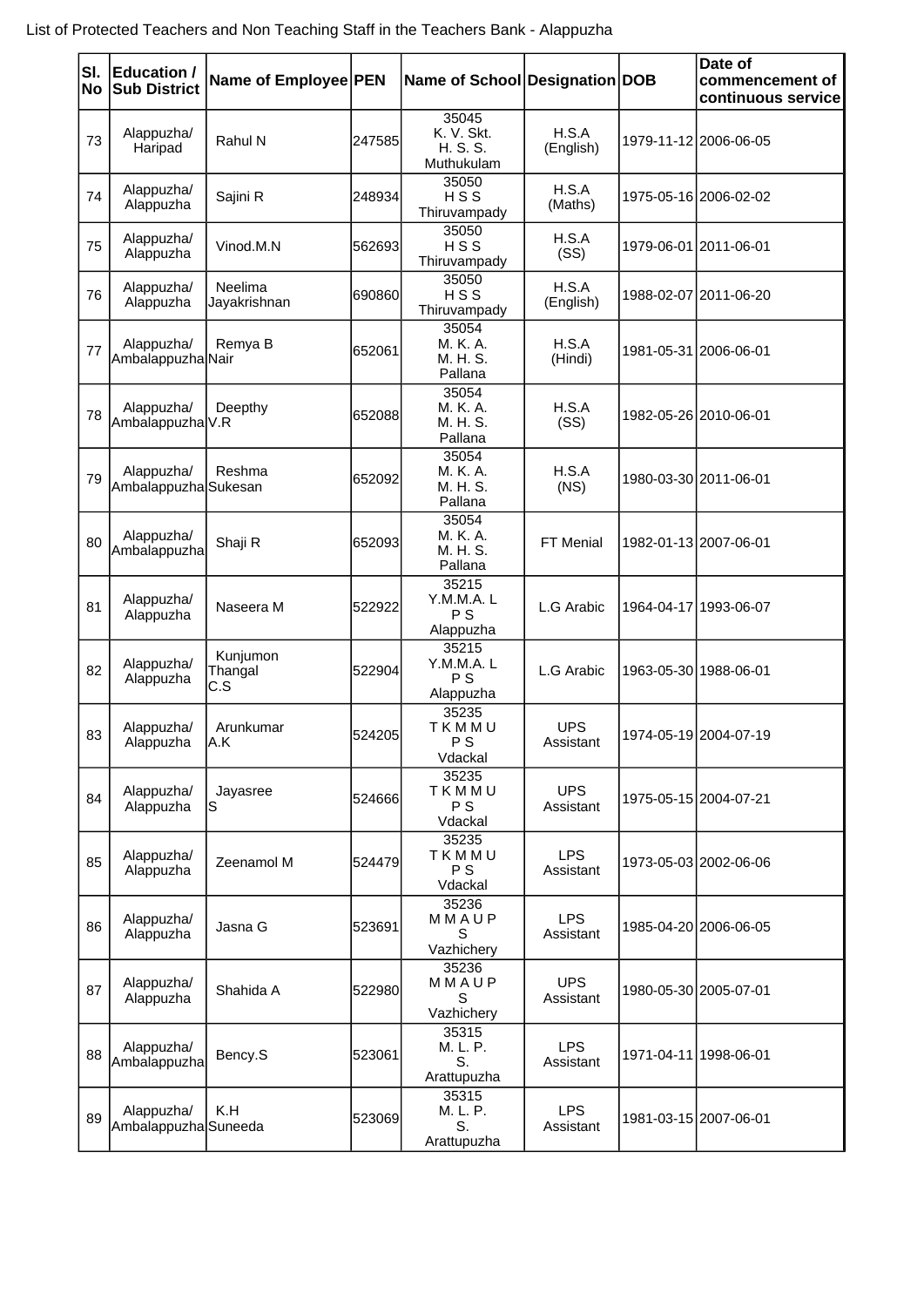| SI.<br>No | <b>Education /</b><br><b>Sub District</b> | Name of Employee PEN |        | Name of School Designation DOB                      |                         | Date of<br>commencement of<br>continuous service |
|-----------|-------------------------------------------|----------------------|--------|-----------------------------------------------------|-------------------------|--------------------------------------------------|
| 90        | Alappuzha/<br>Ambalappuzha Sulaiman       | Manusha              | 523064 | 35315<br>M. L. P.<br>S.<br>Arattupuzha              | <b>LPS</b><br>Assistant | 1984-05-25 2005-06-13                            |
| 91        | Alappuzha/<br>Ambalappuzha Stalin         | Sandhya              | 523074 | 35315<br>M. L. P.<br>S.<br>Arattupuzha              | <b>LPS</b><br>Assistant | 1981-06-18 2008-06-02                            |
| 92        | Alappuzha/<br>Ambalappuzha                | Bindhu K.S           | 517072 | 35327<br>S. K. V.<br>L. P. S.<br>Panackal           | <b>LPS</b><br>Assistant | 1972-05-30 2004-08-02                            |
| 93        | Alappuzha/<br>Ambalappuzha Joseph         | Anson                | 669716 | 35341<br>S. N. V.<br>T. T. I.<br>Kakkazhom          | <b>UPS</b><br>Assistant | 1983-03-28 2008-06-02                            |
| 94        | Alappuzha/<br>Ambalappuzha                | Rupa.S.Nair          | 669712 | 35341<br>S. N. V.<br>T, T, L<br>Kakkazhom           | <b>UPS</b><br>Assistant | 1977-12-22 2007-06-01                            |
| 95        | Alappuzha/<br>Ambalappuzha                | Rani.B               | 527193 | 35342<br>S. N. D.<br>P. U. P.<br>S.<br>Karuvatta    | <b>UPS</b><br>Assistant | 1972-05-25 2001-06-06                            |
| 96        | Alappuzha/<br>Ambalappuzha                | Shyni.S              | 527199 | 35342<br>S. N. D.<br>P. U. P.<br>S.<br>Karuvatta    | <b>UPS</b><br>Assistant | 1979-03-07 2004-06-02                            |
| 97        | Alappuzha/<br>Ambalappuzha                | Reena.S              | 535129 | 35347<br>M. M. V.<br>M. U. P.<br>S.<br>Thamallackal | <b>UPS</b><br>Assistant | 1974-05-24 2009-06-01                            |
| 98        | Alappuzha/<br>Ambalappuzha                | Amina. P             | 535148 | 35347<br>M. M. V.<br>M. U. P.<br>S.<br>Thamallackal | L.G Arabic<br>(PT)      | 1963-07-20 1993-07-15                            |
| 99        | Alappuzha/<br>Ambalappuzha                | Sebila.A             | 523097 | 35350<br>M. U. U.<br>P. S.<br>Arattupuzha           | <b>UPS</b><br>Assistant | 1980-05-30 2005-06-06                            |
| 100       | Alappuzha/<br>Ambalappuzha                | G.Raji               | 523098 | 35350<br>M. U. U.<br>P. S.<br>Arattupuzha           | <b>UPS</b><br>Assistant | 1977-05-27 2006-06-05                            |
| 101       | Alappuzha/<br>Ambalappuzha Beevi. S       | Suhura               | 0      | 35350<br>M. U. U.<br>P. S.<br>Arattupuzha           | C.R.C<br>Co-Ordinator   | 1973-05-15 2006-06-28                            |
| 102       | Alappuzha/<br>Haripad                     | Manjusha.R           | 536787 | 35441<br>S. N. V.<br>U. P. S.<br>Muthukulam         | <b>UPS</b><br>Assistant | 1980-05-20 2007-06-01                            |
| 103       | Alappuzha/<br>Haripad                     | Babitha.P            | 540054 | 35441<br>S. N. V.<br>U. P. S.<br>Muthukulam         | <b>LPS</b><br>Assistant | 1984-03-22 2008-06-20                            |
| 104       | Alappuzha/<br>Haripad                     | Bindu.S              | 540099 | 35441<br>S. N. V.<br>U. P. S.<br>Muthukulam         | <b>LPS</b><br>Assistant | 1969-05-30 2008-06-02                            |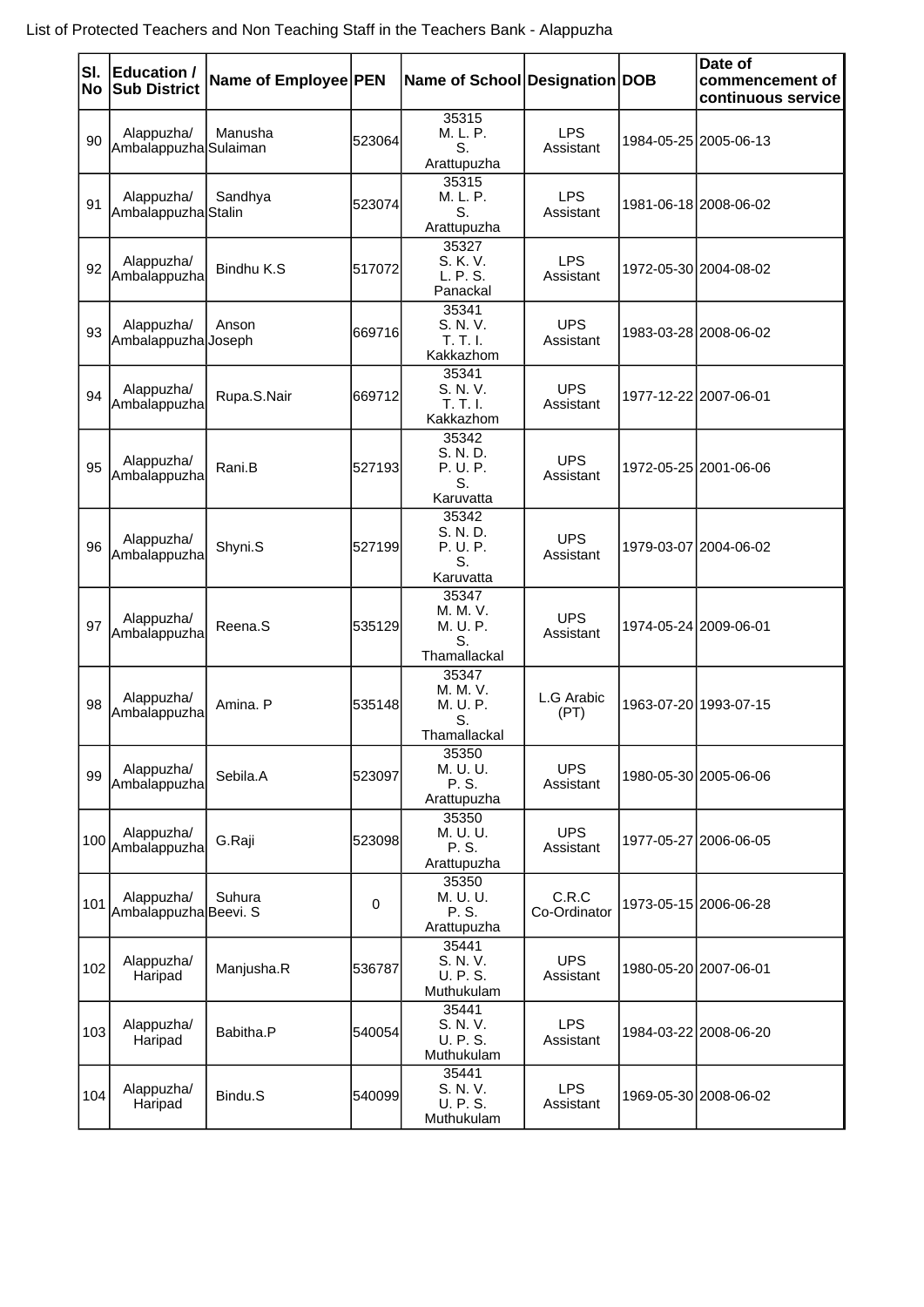| SI.<br>No | Education /<br><b>Sub District</b> | Name of Employee PEN              |         | Name of School Designation DOB                    |                         |                       | Date of<br>commencement of<br>continuous service |
|-----------|------------------------------------|-----------------------------------|---------|---------------------------------------------------|-------------------------|-----------------------|--------------------------------------------------|
| 105       | Alappuzha/<br>Haripad              | Elizabeth.P                       | 741302  | 35443<br>P. M. D.<br>U. P. S.<br>Cheppad          | C.R.C<br>Co-Ordinator   |                       | 1973-06-12 2000-06-05                            |
| 106       | Alappuzha/<br>Haripad              | Lekha.R                           | 539223  | 35444<br>Chooravila<br>U. P. S.<br>Chingoli       | <b>UPS</b><br>Assistant |                       | 1971-04-30 1992-06-25                            |
| 107       | Alappuzha/<br>Haripad              | Sumeja.S.S                        | 539265  | 35444<br>Chooravila<br>U. P. S.<br>Chingoli       | <b>UPS</b><br>Assistant |                       | 1970-10-13 2003-09-06                            |
| 108       | Alappuzha/<br>Haripad              | Shini<br>Joseph                   | 740381  | 35447<br>St.<br>Kuriakose<br>U. P. S.<br>Melpadom | C.R.C<br>Co-Ordinator   | 1975-12-02 1998-06-01 |                                                  |
| 109       | Alappuzha/<br>Haripad              | Sreelatha<br>IP.K                 | 740965  | 35448<br>S. N. M.<br>U. P. S.<br>Muthukulam       | C.R.C<br>Co-Ordinator   |                       | 1971-04-18 2000-06-05                            |
| 110       | Mavelikkara/<br>Kayamkulam         | Roji<br>George                    | 706131  | 36002<br>Pope Pius<br><b>XIHSS</b><br>Bharanicavu | FT Menial               |                       | 1978-05-29 2011-06-01                            |
| 111       | Mavelikkara/<br>Mavelikara         | <b>VIJAYA</b><br><b>LEKSHMI.M</b> | 6740461 | 36012<br>Mahatma<br>Girls H S<br>Chennithala      | <b>UPS</b><br>Assistant |                       | 1976-03-06 2007-06-01                            |
| 112       | Mavelikkara/<br>Chengannur         | Vini D<br>Nair                    | 309086  | 36017<br>SKVHS<br>Kuttemperoor                    | H.S.A<br>(Hindi)        |                       | 1972-05-21 2000-06-05                            |
| 113       | Mavelikkara/<br>Mavelikara         | Pennamma<br>Thampan               | 257888  | 36024<br>St. John's<br>HSS<br>Mattom              | C.R.C<br>Co-Ordinator   |                       | 1966-03-04 2003-06-20                            |
| 114       | Mavelikkara/<br>Mavelikara         | Sreedevi.<br>IR.                  | 319298  | 36033<br>Padanilam<br>HSS<br>Nooranad             | H.S.A<br>(Malayalam)    |                       | 1969-05-30 1996-01-01                            |
| 115       | Mavelikkara/<br>Mavelikara         | Ambili K                          | 735159  | 36033<br>Padanilam<br>HSS<br>Nooranad             | C.R.C<br>Co-Ordinator   |                       | 1972-10-05 2009-06-01                            |
| 116       | Mavelikkara/<br>Mavelikara         | Joythimole<br>L.                  | 319216  | 36033<br>Padanilam<br>HSS<br>Nooranad             | <b>UPS</b><br>Assistant |                       | 1972-05-31 2005-06-01                            |
| 117       | Mavelikkara/<br>Mavelikara         | Deepa <sub>S</sub>                | 319218  | 36033<br>Padanilam<br>HSS<br>Nooranad             | L.G Hindi               |                       | 1979-05-23 2006-06-05                            |
| 118       | Mavelikkara/<br>Mavelikara         | Hemalekha<br>lk.k                 | 319344  | 36033<br>Padanilam<br>HSS<br>Nooranad             | H.S.A<br>(Maths)        |                       | 1970-05-31 1998-06-25                            |
| 119       | Mavelikkara/<br>Mavelikara         | Geetha T.<br>S                    | 675056  | 36033<br>Padanilam<br>HSS<br>Nooranad             | FT Menial               | 1974-05-21 2011-03-01 |                                                  |
| 120       | Mavelikkara/<br>Mavelikara         | Unnikrishnan<br>.V                | 319315  | 36033<br>Padanilam<br>HSS<br>Nooranad             | H.S.A<br>(P.S)          |                       | 1967-05-28 1994-09-06                            |
| 121       | Mavelikkara/<br>Kayamkulam         | P Haseena<br>Beevi                | 334430  | 36034<br>VHSS<br>Chathiyara                       | H.S.A<br>(SS)           |                       | 1969-05-25 2001-06-08                            |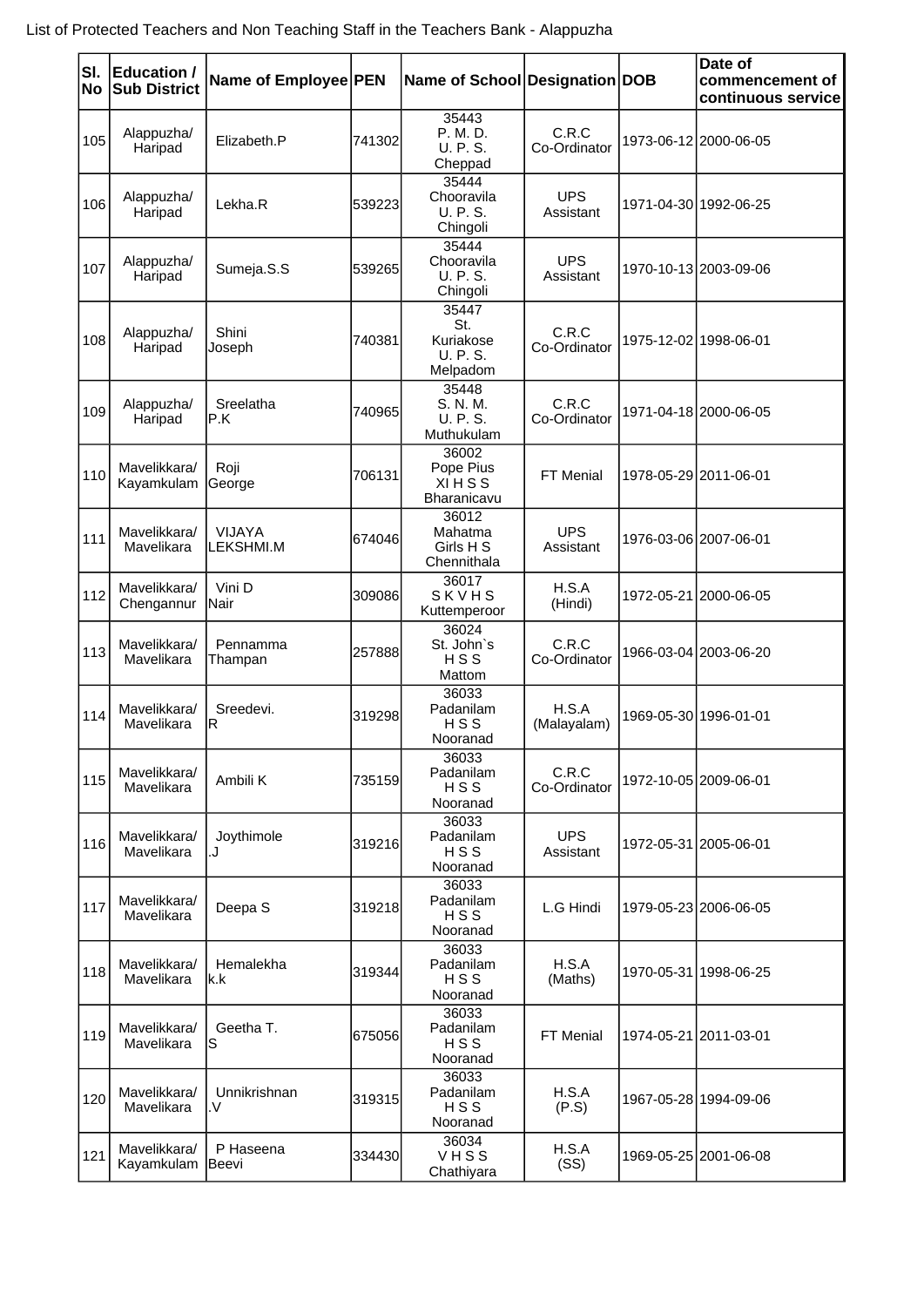| SI.<br>No | Education /<br><b>Sub District</b> | Name of Employee PEN           |        | Name of School Designation DOB                      |                         | Date of<br>commencement of<br>continuous service |
|-----------|------------------------------------|--------------------------------|--------|-----------------------------------------------------|-------------------------|--------------------------------------------------|
| 122       | Mavelikkara/<br>Kayamkulam         | <b>B</b> Bindu                 | 334175 | 36034<br>VHSS<br>Chathiyara                         | H.S.A<br>(English)      | 1972-05-25 2001-06-07                            |
| 123       | Mavelikkara/<br>Kayamkulam         | S Ranjini                      | 334412 | 36034<br>VHSS<br>Chathiyara                         | <b>UPS</b><br>Assistant | 1981-05-20 2007-06-01                            |
| 124       | Mavelikkara/<br>Kayamkulam         | Syary S<br><b>Pillai</b>       | 276749 | 36035<br>VVHSS<br>Thamarakulam                      | H.S.A<br>(P.S)          | 1971-05-30 2001-06-06                            |
| 125       | Mavelikkara/<br>Kayamkulam         | K <sub>P</sub><br>Anilkumar    | 277309 | 36035<br>VVHSS<br>Thamarakulam                      | H.S.A<br>(Maths)        | 1973-01-08 2000-06-07                            |
| 126       | Mavelikkara/<br>Kayamkulam         | A Mini                         | 277320 | 36035<br>VVHSS<br>Thamarakulam                      | L.G Hindi               | 1975-05-25 2005-06-08                            |
| 127       | Mavelikkara/<br>Mavelikara         | Saalim P<br>M.                 | 282414 | 36044<br>TMVMH<br>S Vettiyar                        | FT Menial               | 1969-05-31 2003-02-01                            |
| 128       | Mavelikkara/<br>Kayamkulam         | <b>Bindu R</b>                 | 333452 | 36049<br>SKVHS<br>Pathiyoor                         | <b>UPS</b><br>Assistant | 1967-05-31 1997-06-02                            |
| 129       | Mavelikkara/<br>Kayamkulam         | Mini K<br>Pillai               | 736401 | 36049<br>SKVHS<br>Pathiyoor                         | C.R.C<br>Co-Ordinator   | 1972-05-27 1998-06-02                            |
| 130       | Mavelikkara/<br>Kayamkulam         | Thahirabeevi<br>IP             | 333384 | 36049<br>SKVHS<br>Pathiyoor                         | L.G Arabic              | 1966-05-29 1990-07-15                            |
| 131       | Mavelikkara/<br>Kayamkulam         | Abdul<br>lSalam E              | 364780 | 36051<br>MSMHS<br>S<br>Kayamkulam                   | H.S.A<br>(Arabic)       | 1962-07-14 1995-06-05                            |
| 132       | Mavelikkara/<br>Kayamkulam         | Moni.A.R                       | 0      | 36051<br>MSMHS<br>S<br>Kayamkulam                   | C.R.C<br>Co-Ordinator   | 1973-05-31 2004-06-02                            |
| 133       | Mavelikkara/<br>Kayamkulam         | V N Rajeev                     | 743926 | 36052<br>Kopparethu<br>H <sub>S</sub><br>Puthiavila | C.R.C<br>Co-Ordinator   | 1976-05-30 2002-07-01                            |
| 134       | Mavelikkara/<br>Kayamkulam         | Sreekumari<br>İΒ               | 321495 | 36052<br>Kopparethu<br>нs<br>Puthiavila             | H.S.A<br>(Maths)        | 1962-05-22 1986-06-02                            |
| 135       | Mavelikkara/<br>Kayamkulam         | Sreepriya<br><b>B</b> Unnithan | 606840 | 36052<br>Kopparethu<br>H <sub>S</sub><br>Puthiavila | L.G Hindi               | 1983-05-27 2007-07-15                            |
| 136       | Mavelikkara/<br>Kayamkulam         | V Sindhu<br>lSadasivan         | 742110 | 36052<br>Kopparethu<br>НS<br>Puthiavila             | C.R.C<br>Co-Ordinator   | 1970-05-29 2000-06-05                            |
| 137       | Mavelikkara/<br>Kayamkulam         | R Anitha                       | 0      | 36052<br>Kopparethu<br>H <sub>S</sub><br>Puthiavila | C.R.C<br>Co-Ordinator   | 1976-02-01 2002-09-11                            |
| 138       | Mavelikkara/<br>Kayamkulam         | Rajesh KR                      | 322485 | 36053<br>NRPMH<br>S S<br>Kayamkulam                 | H.S.A<br>(Malayalam)    | 1969-05-31 1997-06-02                            |
| 139       | Mavelikkara/<br>Kayamkulam         | Dhanya P C                     | 322259 | 36053<br>NRPMH<br>S S<br>Kayamkulam                 | H.S.A<br>(Hindi)        | 1979-05-25 2002-06-26                            |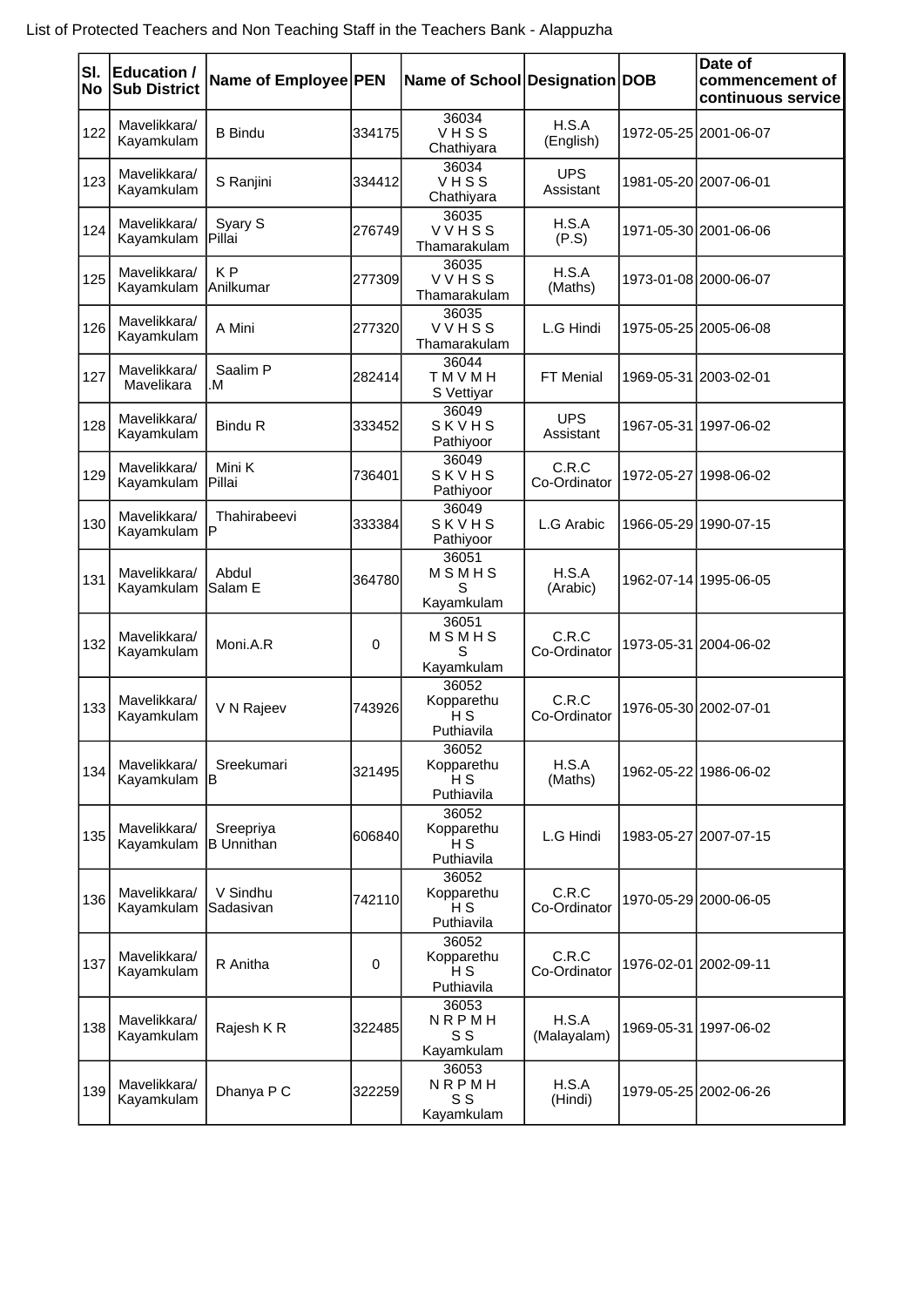| SI.<br>No | Education /<br><b>Sub District</b> | Name of Employee PEN |        | Name of School Designation DOB                 |                         |                       | Date of<br>commencement of<br>continuous service |
|-----------|------------------------------------|----------------------|--------|------------------------------------------------|-------------------------|-----------------------|--------------------------------------------------|
| 140       | Mavelikkara/<br>Kayamkulam         | Lekshmi P            | 322559 | 36053<br>NRPMH<br>S S<br>Kayamkulam            | <b>UPS</b><br>Assistant |                       | 1987-05-23 2007-06-04                            |
| 141       | Mavelikkara/<br>Kayamkulam         | Remya R<br>Kurup     | 322474 | 36053<br>NRPMH<br>S S<br>Kayamkulam            | H.S.A<br>(NS)           |                       | 1983-04-12 2007-06-04                            |
| 142       | Mavelikkara/<br>Kayamkulam         | Soffy S k            | 322261 | 36053<br>NRPMH<br>S S<br>Kayamkulam            | H.S.A<br>(Maths)        | 1964-05-03 1999-06-01 |                                                  |
| 143       | Mavelikkara/<br>Kayamkulam         | Radhika<br>Krishnan  | 322512 | 36053<br>NRPMH<br>S S<br>Kayamkulam            | H.S.A<br>(English)      |                       | 1978-02-01 2002-07-02                            |
| 144       | Mavelikkara/<br>Kayamkulam         | Deepa<br>Sukumar     | 322555 | 36053<br>NRPMH<br>S S<br>Kayamkulam            | <b>UPS</b><br>Assistant |                       | 1976-10-23 2002-07-02                            |
| 145       | Mavelikkara/<br>Kayamkulam         | Lekha <sub>S</sub>   | 322558 | 36053<br>NRPMH<br>S S<br>Kayamkulam            | <b>UPS</b><br>Assistant | 1971-05-15 1999-06-01 |                                                  |
| 146       | Mavelikkara/<br>Kayamkulam         | Smitha Raj           | 319094 | 36054<br>High<br>School<br>Koippallikaranma    | H.S.A<br>(Malayalam)    |                       | 1975-05-28 2004-10-13                            |
| 147       | Mavelikkara/<br>Mavelikara         | RAJALEKSHMI<br>IN S  | 520516 | 36055<br>VSSHS<br>Koippallikaranma             | H.S.A<br>(NS)           |                       | 1975-05-31 2001-06-07                            |
| 148       | Mavelikkara/<br>Kayamkulam         | Asha .R              | 111111 | 36056<br>RVSMH<br>S S Prayar                   | H.S.A<br>(Malayalam)    | 1974-05-31 1999-06-01 |                                                  |
| 149       | Mavelikkara/<br>Kayamkulam         | Thakamany<br>Amma .G | 318363 | 36059<br>NSSHS<br>Pullikkanakku                | L.G Hindi               |                       | 1961-03-22 1991-06-20                            |
|           | 150 Mavelikkara/<br>Kayamkulam E   | Sheeja S.            | 373675 | 36060<br>Capt. N P<br>PMVHS<br>S<br>Kattachira | L.G Hindi               | 1969-11-17 2003-06-02 |                                                  |
| 151       | Mavelikkara/<br>Mavelikara         | Biji R               | 291466 | 36061<br>H S Edapon                            | H.S.A<br>(NS)           |                       | 1973-05-16 2007-06-04                            |
| 152       | Mavelikkara/<br>Mavelikara         | Divya<br>Krishna     | 291457 | 36061<br>H S Edapon                            | H.S.A<br>(English)      |                       | 1980-06-29 2007-06-25                            |
| 153       | Mavelikkara/<br>Mavelikara         | Suresh<br>Kumar K. G | 735158 | 36061<br>H S Edapon                            | C.R.C<br>Co-Ordinator   |                       | 1967-03-23 2001-06-06                            |
| 154       | Mavelikkara/<br>Kayamkulam R       | Sethulekshmi         | 320948 | 36070<br>PKKSM<br>HSS<br>Kayamkulam            | H.S.A<br>(P.S)          |                       | 1977-05-25 2003-06-02                            |
| 155       | Mavelikkara/<br>Kayamkulam         | Girija<br>Devi S     | 320967 | 36070<br>PKKSM<br>HSS<br>Kayamkulam            | H.S.A<br>(SS)           |                       | 1970-05-17 2003-06-09                            |
| 156       | Mavelikkara/<br>Mavelikara         | Kumari.S.Smitha      | 532974 | 36239<br>GSMLP<br>School<br>Pulimel            | <b>LPS</b><br>Assistant |                       | 1979-03-13 2006-06-01                            |
| 157       | Mavelikkara/<br>Mavelikara         | Anup<br>Chandran     | 533033 | 36239<br>GSMLP<br>School<br>Pulimel            | <b>LPS</b><br>Assistant |                       | 1987-07-09 2008-06-02                            |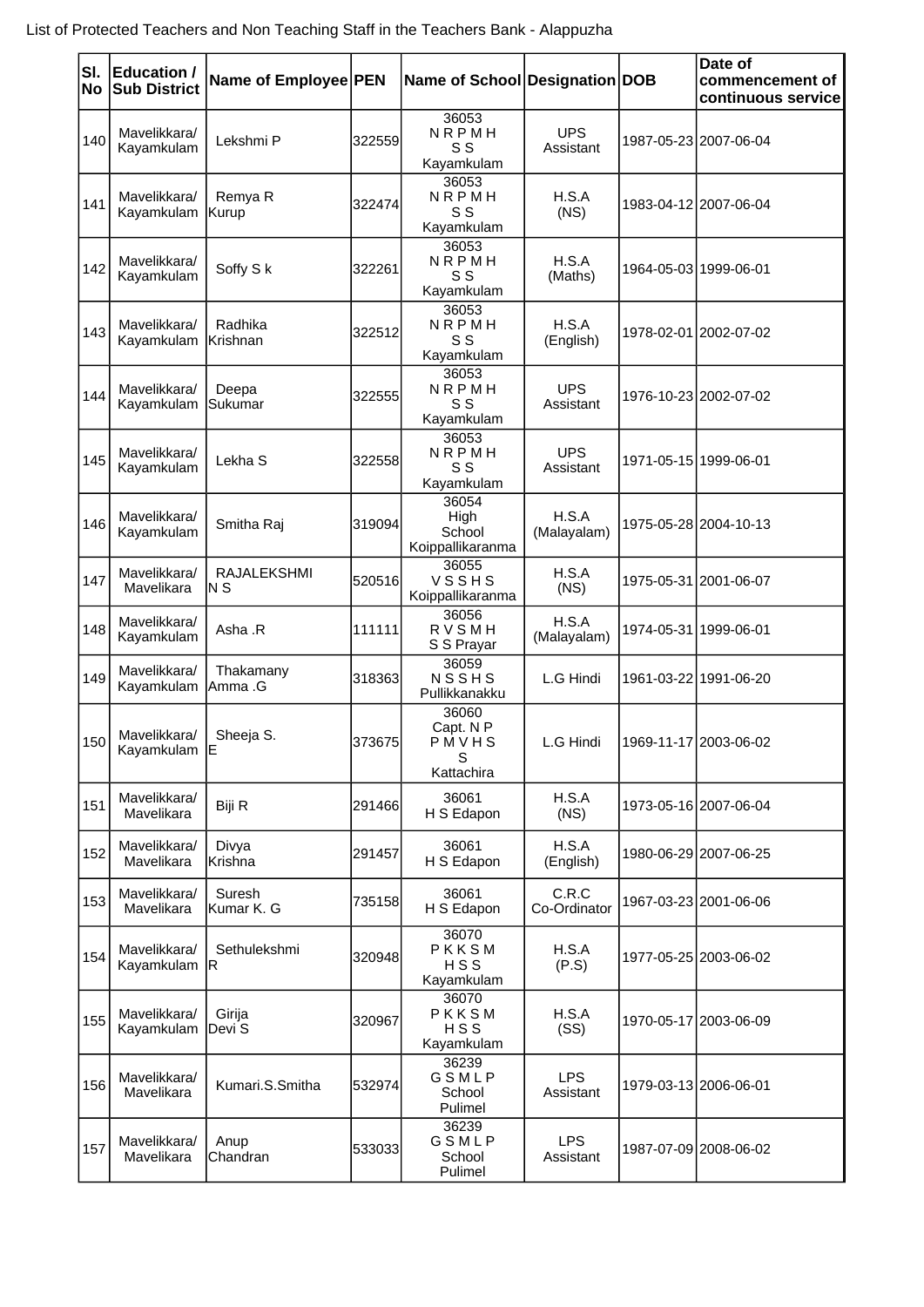| SI.<br>No | Education /<br><b>Sub District</b> | Name of Employee   PEN      |        | Name of School Designation DOB               |                         |            | Date of<br>commencement of<br>continuous service |
|-----------|------------------------------------|-----------------------------|--------|----------------------------------------------|-------------------------|------------|--------------------------------------------------|
| 158       | Mavelikkara/<br>Mavelikara         | S.Sreelekshmi               | 680498 | 36239<br>GSMLP<br>School<br>Pulimel          | <b>LPS</b><br>Assistant |            | 1988-03-08 2011-06-01                            |
| 159       | Mavelikkara/<br>Mavelikara         | S.Sreekumari                | 526879 | 36242<br>L P School<br>Erezha<br>North       | C.R.C<br>Co-Ordinator   |            | 1967-05-30 1994-07-01                            |
| 160       | Mavelikkara/<br>Mavelikara         | Geethakumari.C              | 517218 | 36258<br>SMRVL<br>P School<br>Erezha         | <b>LPS</b><br>Assistant |            | 1967-05-30 2000-06-05                            |
| 161       | Mavelikkara/<br>Mavelikara         | Subha <sub>S</sub><br>lNair | 546816 | 36258<br>SMRVL<br>P School<br>Erezha         | <b>LPS</b><br>Assistant |            | 1976-10-19 2002-06-24                            |
| 162       | Mavelikkara/<br>Mavelikara         | Jyothi.R                    | 571021 | 36281<br>SNUP<br>School<br>Kadavoor          | <b>UPS</b><br>Assistant |            | 1970-05-04 2003-06-02                            |
| 163       | Mavelikkara/<br>Mavelikara         | Suja.C                      | 530855 | 36281<br>SNUP<br>School<br>Kadavoor          | <b>UPS</b><br>Assistant |            | 1975-05-12 2000-06-05                            |
| 164       | Mavelikkara/<br>Mavelikara         | Sreelekha.S                 | 522030 | 36282<br>U P School<br>Erezha                | C.R.C<br>Co-Ordinator   |            | 1971-05-25 2006-07-14                            |
| 165       | Mavelikkara/<br>Mavelikara         | Sreedevi.S                  | 540536 | 36293<br>S K V Skt.<br>U P School<br>Ponakom | <b>UPS</b><br>Assistant |            | 1969-05-28 2001-07-16                            |
| 166       | Mavelikkara/<br>Mavelikara         | S.Padmakumari               | 540494 | 36293<br>S K V Skt.<br>U P School<br>Ponakom | <b>UPS</b><br>Assistant |            | 1966-05-30 2002-06-05                            |
| 167       | Mavelikkara/<br>Mavelikara         | Madhulal.G                  | 540538 | 36293<br>S K V Skt.<br>U P School<br>Ponakom | L.G<br>Sanskrit         |            | 1979-12-25 2008-06-02                            |
| 168       | Mavelikkara/<br>Chengannur         | Dhanya K.N                  | 791069 | 36344<br>L P School<br>Thalappanangadu       | <b>LPS</b><br>Assistant |            | 1982-02-16 2004-10-01                            |
| 169       | Mavelikkara/<br>Chengannur         | <b>Betzy</b><br>George      | 536207 | 36344<br>L P School<br>Thalappanangadu       | <b>LPS</b><br>Assistant |            | 1975-03-08 2004-06-02                            |
| 170       | Mavelikkara/<br>Chengannur         | Susamma T.<br>Chacko        | 536229 | 36344<br>L P School<br>Thalappanangadu       | <b>LPS</b><br>Assistant |            | 1973-07-03 2004-08-10                            |
| 171       | Mavelikkara/<br>Chengannur         | Aleyamma<br>IP.M            | 536590 | 36344<br>L P School<br>Thalappanangadu       | <b>LPS</b><br>Assistant |            | 1962-03-08 2004-06-02                            |
| 172       | Mavelikkara/<br>Chengannur         | Raichel<br>Varghese         | 544920 | 36372<br>U P School<br>Kuttamperoor          | <b>LPS</b><br>Assistant | 1961-03-11 | 1994-06-05                                       |
| 173       | Mavelikkara/<br>Chengannur         | Manoj<br>Varghese           | 531647 | 36375<br>SNVUP<br>School<br>Thuruthimel      | <b>LPS</b><br>Assistant |            | 1977-04-20 2005-08-01                            |
| 174       | Mavelikkara/<br>Chengannur         | Shyni.R                     | 534198 | 36375<br>SNVUP<br>School<br>Thuruthimel      | <b>LPS</b><br>Assistant |            | 1972-02-20 2005-01-03                            |
| 175       | Mavelikkara/<br>Chengannur         | Sasilekha.S                 | 531149 | 36375<br>SNVUP<br>School<br>Thuruthimel      | <b>LPS</b><br>Assistant |            | 1978-05-13 2004-09-09                            |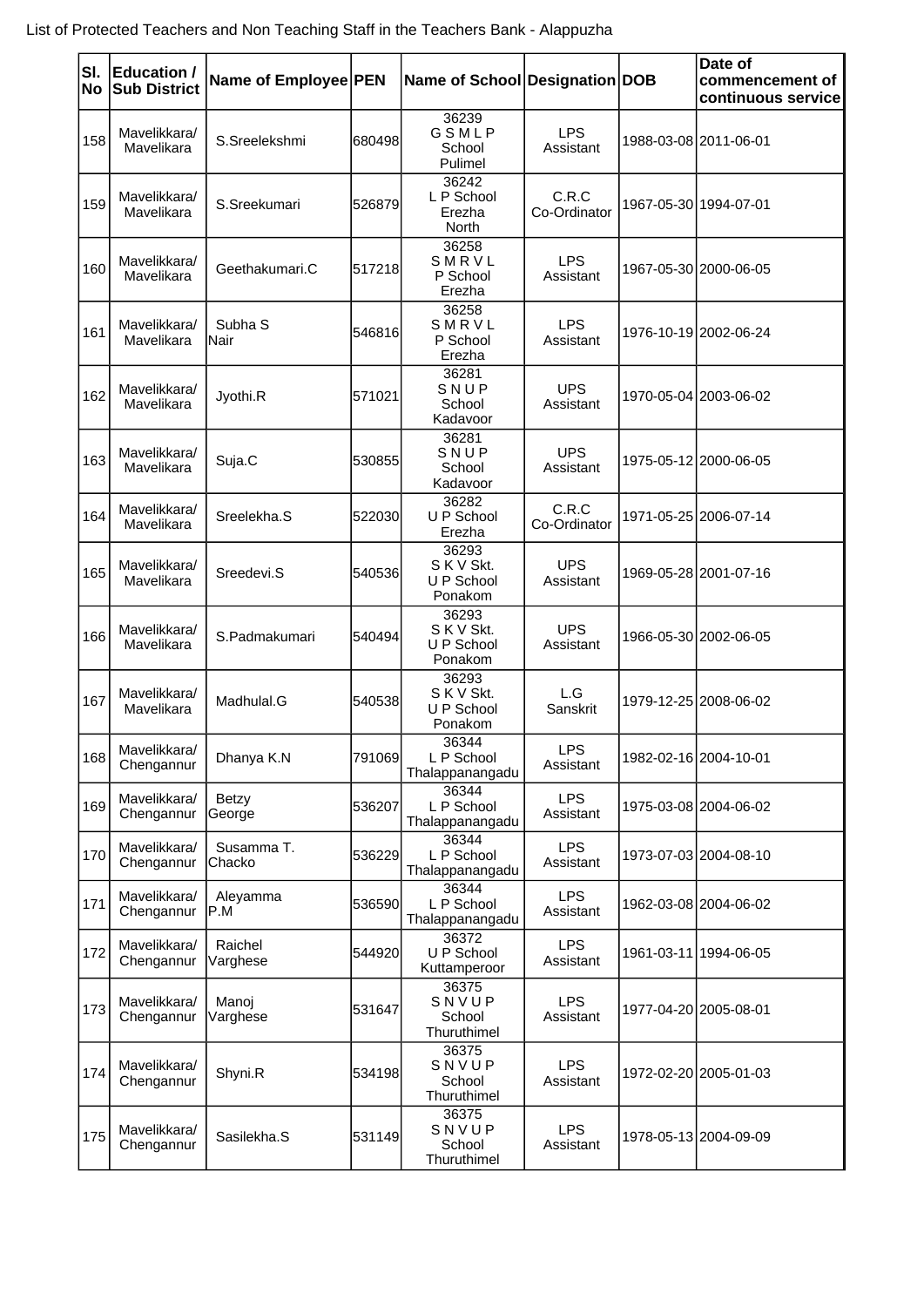| SI.<br>No | Education /<br><b>Sub District</b> | Name of Employee PEN |        | Name of School Designation DOB                      |                         | Date of<br>commencement of<br>continuous service |
|-----------|------------------------------------|----------------------|--------|-----------------------------------------------------|-------------------------|--------------------------------------------------|
| 176       | Mavelikkara/<br>Chengannur         | Sasikala.K           | 534172 | 36375<br>SNVUP<br>School<br>Thuruthimel             | <b>LPS</b><br>Assistant | 1970-05-28 2002-06-05                            |
| 177       | Mavelikkara/<br>Chengannur         | Sreelekha<br>A.V     | 534220 | 36375<br>SNVUP<br>School<br>Thuruthimel             | <b>UPS</b><br>Assistant | 1978-05-30 2004-06-02                            |
| 178       | Mavelikkara/<br>Chengannur         | <b>Bindu R</b>       | 740452 | 36386<br>SCRVT<br>TΙ<br>Angadical                   | C.R.C<br>Co-Ordinator   | 1972-05-28 1997-08-11                            |
| 179       | Mavelikkara/<br>Kayamkulam         | Priya.K.S            | 792902 | 36424<br>L P School<br>Kattachira                   | C.R.C<br>Co-Ordinator   | 1972-02-06 1999-06-01                            |
| 180       | Mavelikkara/<br>Kayamkulam         | S.Laila<br> Beevi    | 529500 | 36428<br>PKMML<br>P S<br>Elippakulam                | L.G Arabic<br>(PT)      | 1978-04-18 2004-09-20                            |
| 181       | Mavelikkara/<br>Kayamkulam         | A.K.Nisha            | 535744 | 36430<br>CSLP<br>School<br>Peringala                | C.R.C<br>Co-Ordinator   | 1972-01-21 1998-06-03                            |
| 182       | Mavelikkara/<br>Kayamkulam         | Sreekumar.S          | 532739 | 36431<br>Chithiravilasom<br>L P School<br>Pallickal | <b>LPS</b><br>Assistant | 1969-05-27 1997-11-27                            |
| 183       | Mavelikkara/<br>Kayamkulam         | Muhammed<br> Kunju.H | 529747 | 36432<br>RVLP<br>School<br>Krishnapuram             | L.G Arabic              | 1964-05-30 1998-06-01                            |
| 184       | Mavelikkara/<br>Kayamkulam         | O.Sheela             | 321139 | 36433<br>L P School<br>Cheravally                   | <b>LPS</b><br>Assistant | 1970-05-12 1994-06-06                            |
| 185       | Mavelikkara/<br>Kayamkulam         | V.Remadevi           | 321153 | 36433<br>L P School<br>Cheravally                   | <b>LPS</b><br>Assistant | 1973-04-18 1997-06-02                            |
| 186       | Mavelikkara/<br>Kayamkulam         | S.Maya               | 742280 | 36433<br>L P School<br>Cheravally                   | C.R.C<br>Co-Ordinator   | 1971-05-30 2000-07-15                            |
| 187       | Mavelikkara/<br>Kayamkulam         | Fathima<br>Beegom.M  | 531948 | 36435<br>Moh. L P<br>School<br>Eruva east           | <b>LPS</b><br>Assistant | 1966-05-25 1998-07-20                            |
| 188       | Mavelikkara/<br>Kayamkulam         | Rajasree.R           | 532030 | 36435<br>Moh. L P<br>School<br>Eruva east           | <b>LPS</b><br>Assistant | 1980-05-20 2003-10-01                            |
| 189       | Mavelikkara/<br>Kayamkulam         | Sheeja. S            | 532004 | 36435<br>Moh. L P<br>School<br>Eruva east           | <b>LPS</b><br>Assistant | 1971-05-21 2005-01-28                            |
| 190       | Mavelikkara/<br>Kayamkulam         | Bindu.G.S            | 533620 | 36438<br>L P School<br>Mukundavilasam               | <b>LPS</b><br>Assistant | 1968-05-31 1991-06-20                            |
| 191       | Mavelikkara/<br>Kayamkulam         | K.Anjana             | 533639 | 36438<br>L P School<br>Mukundavilasam               | C.R.C<br>Co-Ordinator   | 1979-05-30 2004-11-12                            |
| 192       | Mavelikkara/<br>Kayamkulam         | Sreeja M             | 533646 | 36438<br>L P School<br>Mukundavilasam               | C.R.C<br>Co-Ordinator   | 1980-04-26 2005-06-13                            |
| 193       | Mavelikkara/<br>Kayamkulam         | Jyothi.U             | 533429 | 36438<br>L P School<br>Mukundavilasam               | <b>LPS</b><br>Assistant | 1975-06-01 2001-06-06                            |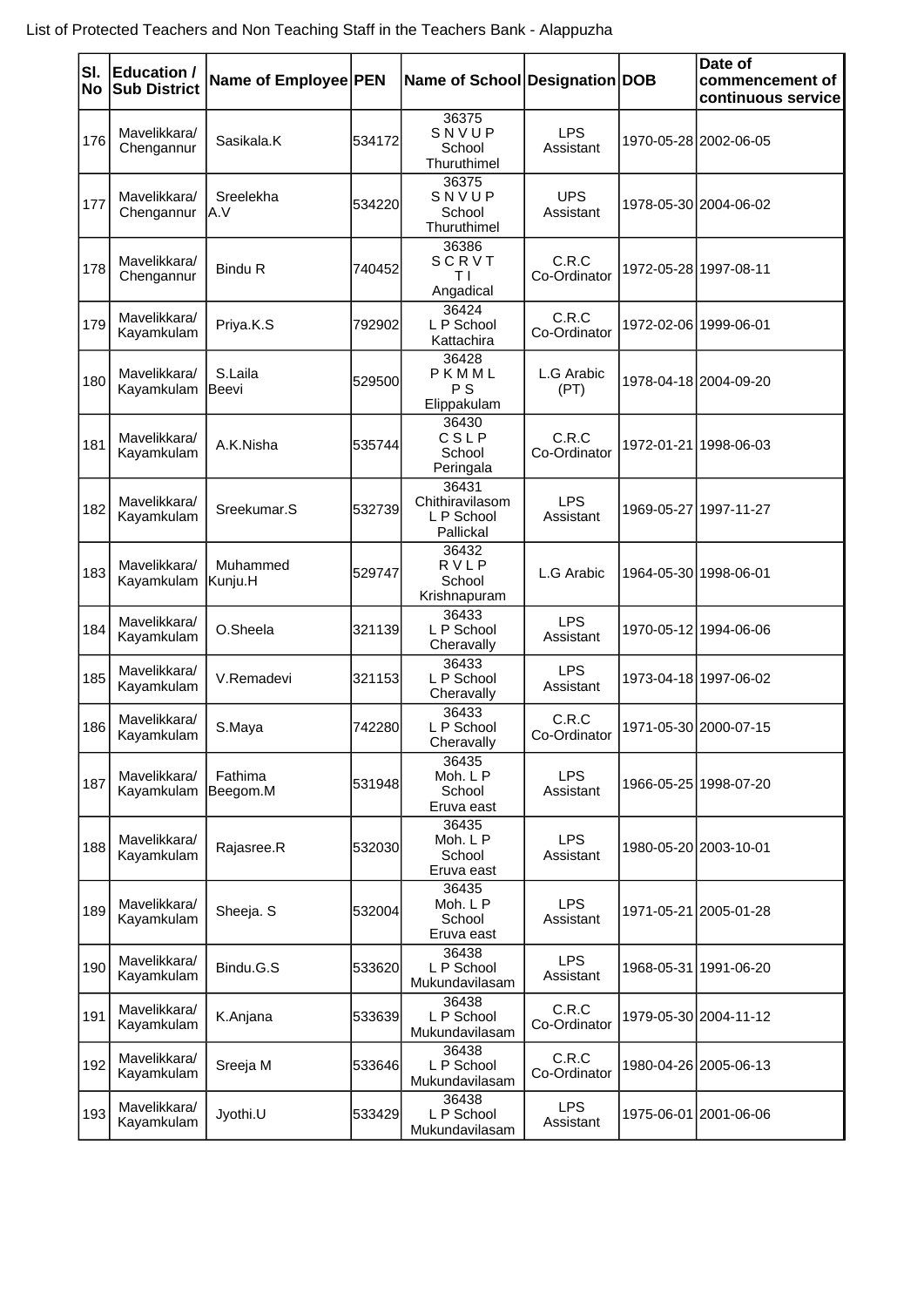| SI.<br><b>No</b> | Education /<br><b>Sub District</b> | Name of Employee PEN |        | Name of School Designation DOB             |                         |                       | Date of<br>commencement of<br>continuous service |
|------------------|------------------------------------|----------------------|--------|--------------------------------------------|-------------------------|-----------------------|--------------------------------------------------|
| 194              | Mavelikkara/<br>Kayamkulam         | Sreerekha.<br>IV.    | 536239 | 36439<br>L P School<br>Pullukulangara      | <b>LPS</b><br>Assistant |                       | 1974-05-30 1996-06-03                            |
| 195              | Mavelikkara/<br>Kayamkulam         | Jayasree.<br>IС      | 236181 | 36439<br>L P School<br>Pullukulangara      | <b>LPS</b><br>Assistant | 1968-05-25 2000-06-01 |                                                  |
| 196              | Mavelikkara/<br>Kayamkulam         | Ajeela. K            | 536274 | 36439<br>L P School<br>Pullukulangara      | L.G Arabic              |                       | 1980-05-25 2012-11-25                            |
| 197              | Mavelikkara/<br>Kayamkulam         | Geetha.G.Nair        | 535273 | 36441<br>PNPML<br>P School<br>Thamarakulam | <b>LPS</b><br>Assistant |                       | 1967-04-08 1998-06-01                            |
| 198              | Mavelikkara/<br>Kayamkulam         | Ambili.C             | 535333 | 36441<br>PNPML<br>P School<br>Thamarakulam | <b>LPS</b><br>Assistant |                       | 1976-04-09 1998-07-16                            |
| 199              | Mavelikkara/<br>Kayamkulam         | Sreeja.P.S           | 535518 | 36441<br>PNPML<br>P School<br>Thamarakulam | <b>LPS</b><br>Assistant | 1972-05-10 1999-06-21 |                                                  |
| 200              | Mavelikkara/<br>Kayamkulam         | Remya.C              | 535682 | 36441<br>PNPML<br>P School<br>Thamarakulam | <b>LPS</b><br>Assistant |                       | 1983-03-06 2004-06-02                            |
| 201              | Mavelikkara/<br>Kayamkulam         | O.V.Archana          | 529865 | 36443<br><b>LPS</b><br>Vallikunnam         | <b>LPS</b><br>Assistant | 1975-05-15 1995-08-01 |                                                  |
| 202              | Mavelikkara/<br>Kayamkulam         | L.Sreeletha          | 725837 | 36443<br><b>LPS</b><br>Vallikunnam         | <b>LPS</b><br>Assistant |                       | 1971-03-04 1998-06-04                            |
| 203              | Mavelikkara/<br>Kayamkulam         | R.Anitha             | 736265 | 36443<br>LPS<br>Vallikunnam                | C.R.C<br>Co-Ordinator   |                       | 1967-06-20 2000-07-15                            |
| 204              | Mavelikkara/<br>Kayamkulam         | Padmajadevi          | 534162 | 36445<br>LPS<br>Areekkara                  | <b>LPS</b><br>Assistant |                       | 1967-01-04 1995-07-19                            |
| 205              | Mavelikkara/<br>Kayamkulam         | Raji.S               | 534200 | 36445<br>LPS<br>Areekkara                  | <b>LPS</b><br>Assistant |                       | 1975-01-30 2000-07-17                            |
| 206              | Mavelikkara/<br>Kayamkulam         | <b>B.Nishad</b>      | 534298 | 36445<br>LPS<br>Areekkara                  | <b>LPS</b><br>Assistant |                       | 1980-05-30 2004-06-02                            |
| 207              | Mavelikkara/<br>Kayamkulam         | Ashly. N             | 534343 | 36445<br>LPS<br>Areekkara                  | <b>LPS</b><br>Assistant |                       | 1983-05-04 2005-06-20                            |
| 208              | Mavelikkara/<br>Kayamkulam         | Lissy<br>Thomas      | 533821 | 36446<br>LPS<br>Manacadu                   | <b>LPS</b><br>Assistant |                       | 1968-05-30 1998-01-06                            |
| 209              | Mavelikkara/<br>Kayamkulam         | Jayan.M              | 534018 | 36446<br>LPS<br>Manacadu                   | <b>LPS</b><br>Assistant |                       | 1973-05-09 1998-08-19                            |
| 210              | Mavelikkara/<br>Kayamkulam         | Nisha<br>Sasidharan  | 534411 | 36446<br>LPS<br>Manacadu                   | <b>LPS</b><br>Assistant |                       | 1982-09-13 2004-06-02                            |
| 211              | Mavelikkara/<br>Kayamkulam         | Jyothi.P             | 534335 | 36446<br>LPS<br>Manacadu                   | <b>LPS</b><br>Assistant |                       | 1982-03-13 2004-06-02                            |
| 212              | Mavelikkara/<br>Kayamkulam   K     | Remadevi.            | 537210 | 36448<br>SKVLP<br>School<br>Eruva East     | <b>LPS</b><br>Assistant |                       | 1970-05-30 1999-06-07                            |
| 213              | Mavelikkara/<br>Kayamkulam         | Indiradevi<br> C K   | 537211 | 36448<br>SKVLP<br>School<br>Eruva East     | <b>LPS</b><br>Assistant |                       | 1972-05-28 2000-06-05                            |